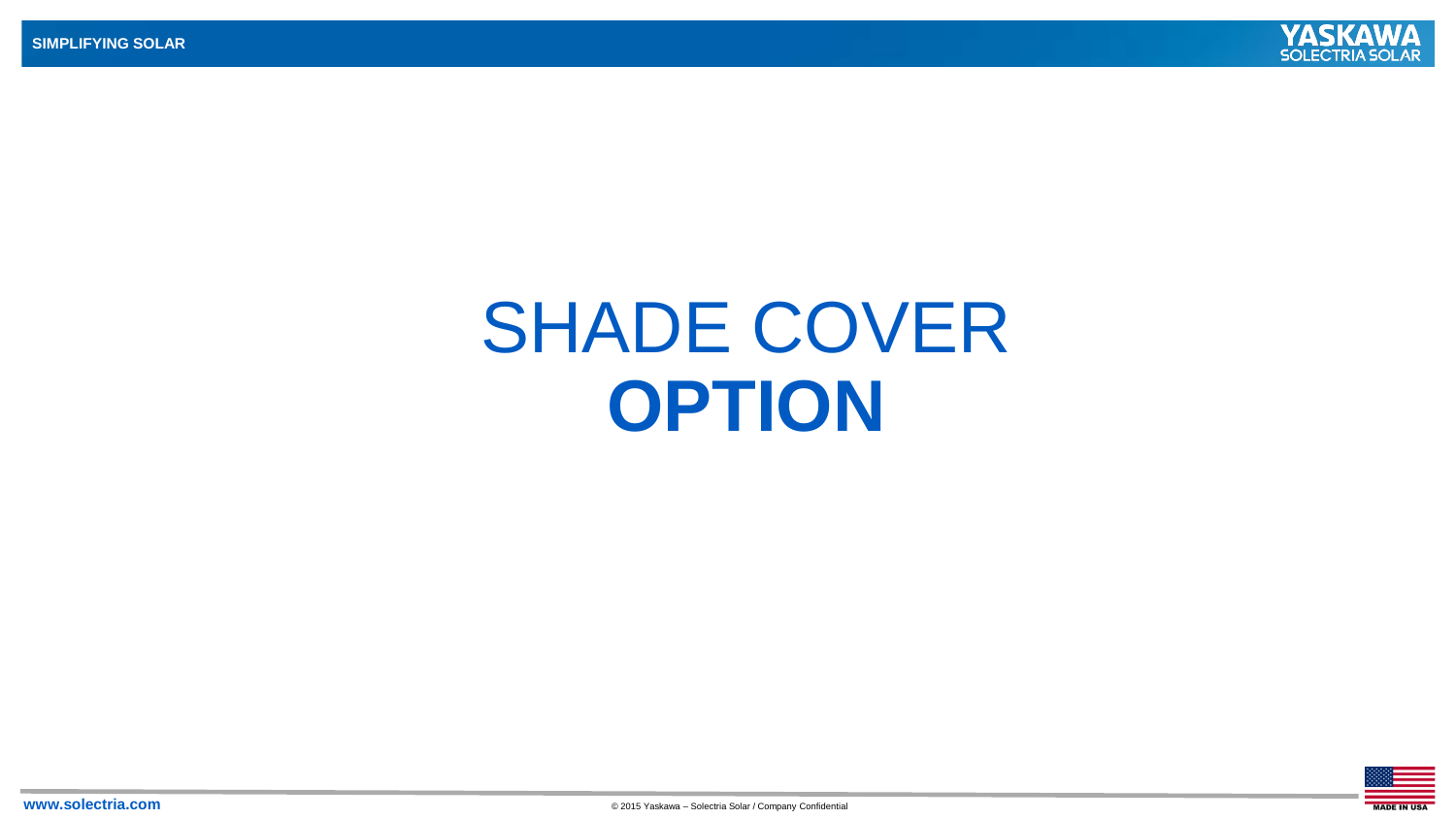

## **OLD SHADE COVER OPTION**







- Simple, quick (<10 minute install)
	- <sup>o</sup> Only 1 person needed
	- <sup>o</sup> Easy on/off cover
	- Lower mount installed with nuts/bolts
	- o Upper Mount No tools required, hand mount tool
- Especially for 15 degree mounting in sun
- Simple cover helps protect inverter
- Powder coated steel
- Light weight (~15 pounds)
- Fold up/hinged lower section for easy LCD/Key Pad access



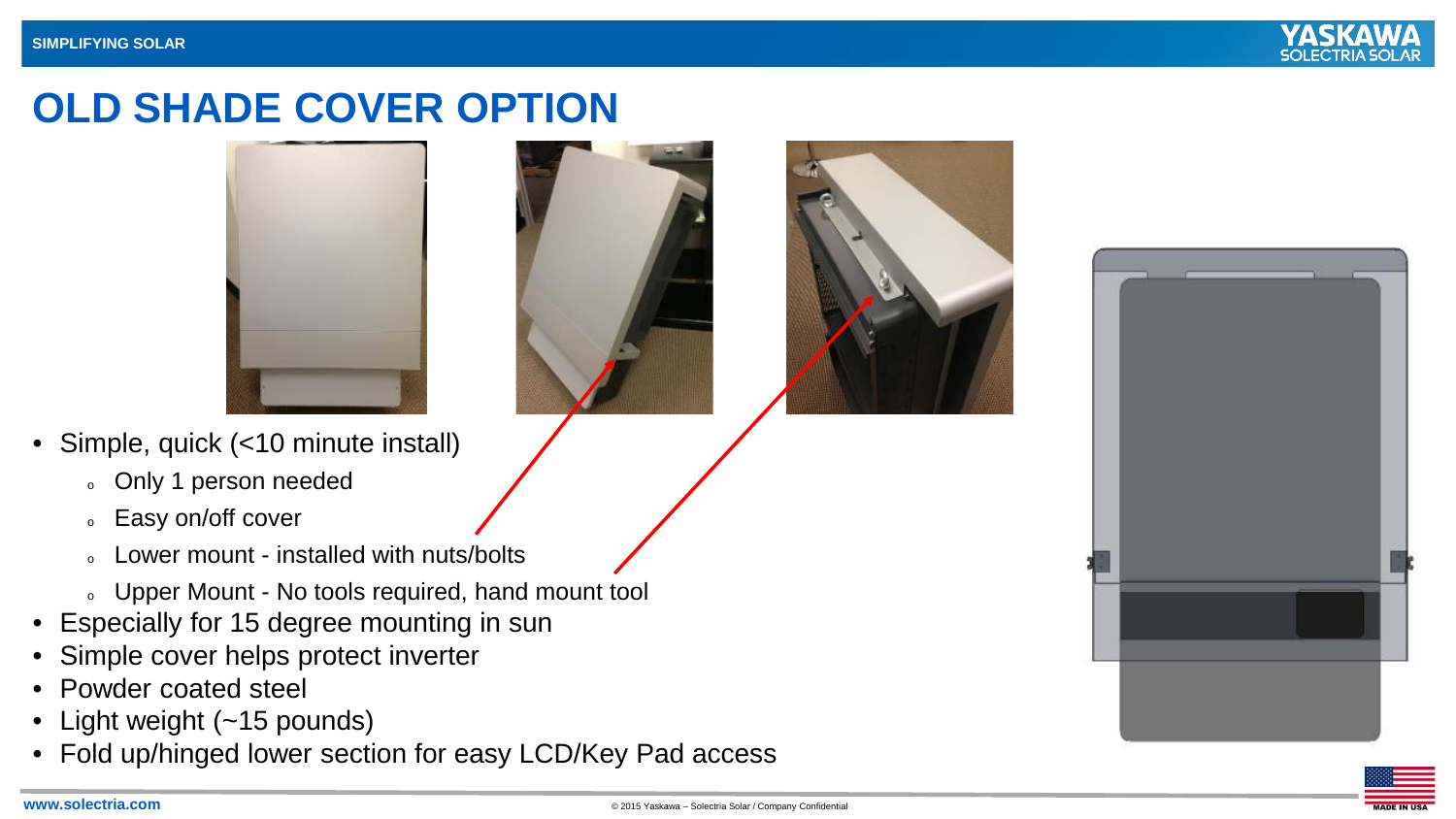

## **CURRENT SHADE COVER OPTION**



- Simple, quick (<10 minute install)
	- <sup>o</sup> Only 1 person needed
	- **Easy on/off cover**
	- Lower mount installed with nuts/bolts
	- o Upper Mount No tools required, hand mount tool
- Especially for 15 degree mounting in sun
- Simple cover helps protect inverter
- Powder coated steel
- Light weight (~15 pounds)
- Fold up/hinged lower section for easy LCD/Key Pad access